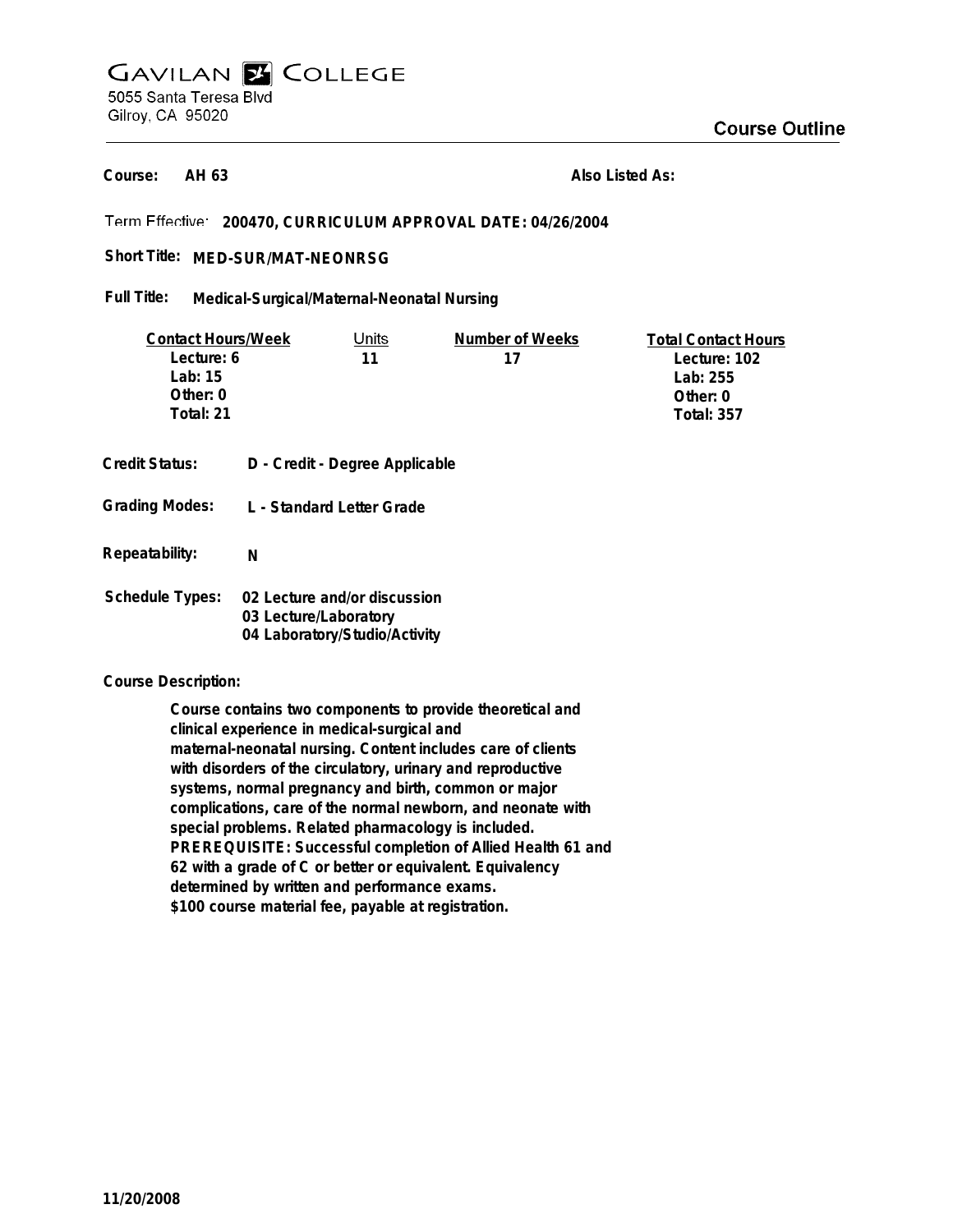**ARTICULATION and CERTIFICATE INFORMATION Associate Degree: CSU GE: IGETC: CSU TRANSFER: Transferable CSU, effective 200470 UC TRANSFER: Not Transferable PREREQUISITES: Completion of AH 61, as UG, with a grade of C or better. AND Completion of AH 62, as UG, with a grade of C or better. COREQUISITES: STUDENT LEARNING OUTCOMES: 1. Students will analyze pre-written patient plans of care and will individualize the plan to a specific patient. ILO: 1,2,3,4,6,7 Measure: Written careplans Clinical evaluations 2. Students will use principles of college-level mathematical concepts to correctly calculate medication dosages and intravenous solution flow rates. ILO: 2,3 Measure: Clinical evaluations Clinical calculation exams (required to pass the course) 3. Students will interact effectively with people of all ages, many cultures and ethnicities demonstrating awareness of the students' own values and opinions, as well as awareness and respect of the opinions and values of others. ILO: 4,6 Measure: Clinical evaluations Classroom participation in discussions regarding ethical dilemmas of patient care process recordings 4. Students will use therapeutic nursing interventions which reflect the standard of nursing practice. This will be exhibited by the student's ability to use psychomotor and psychosocial interventions which promote health; and prevent, minimize, or resolve problems as identified by the nurse and patient. Therapeutic interventions are independent actions grouped in theory-based research and experiences. ILO: 2,1,3,4,6 Measure: Clinical evaluations mid and end of semester Written and/or actual care plans each week California exam for certification or NCLEX Nursing Licensure Exam 5. Student will reflect creative and critical thinking skills. Creative and critical thinking is characterized by openness of inquiry, ability to ask pertinent questions, production of new ideas, flexible problem solving, examination of underlying assumptions, and an ability to present diverse perspectives. ILO: 2,1,3,4,6 Measure: Written course work Classroom presentations**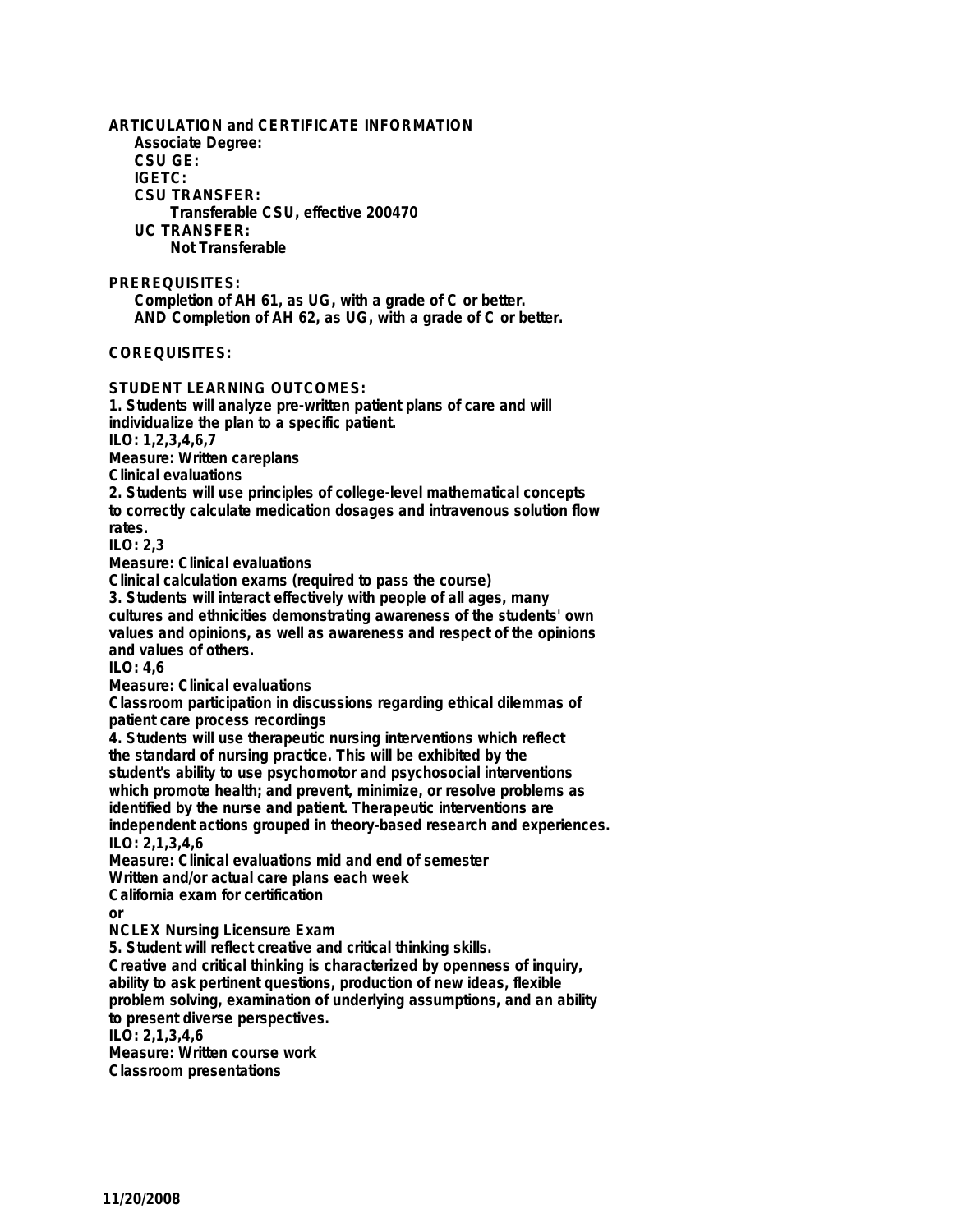**Case studies Exams 6. Students will communicate clearly, verbally and in writing using appropriate grammar, vocabulary and word usage with patients, peers, facility staff and instructors representing diverse populations and viewpoints. ILO: 1,2,3,4,6 Measure: Written course work Clinical evaluations Essay questions on quizzes, exams Interactive classroom assignments using computer software 7. Students will demonstrate appropriate active listening skills using techniques of therapeutic communication to verify that communication has been accurately interpreted. Students will use language interpreters at appropriate times in the clinical settings. ILO: 1,2,3,4,6 Measure: Classroom presentations Role play with instructor evaluation Clinical evaluations 8. Students will critically analyze data from textbooks, patient charts including electronic charts, dictionaries, reference books, and the internet. Apply theoretical concepts and facts to real life situations, with computer simulated patient situations and exams. ILO: 2,3,4,5,6,1 Measure: Written course work Clinical evaluations Exams 9. Students will utilize nursing process to prioritize and organize nursing care and to problem solve. Nursing process includes: a. Assessment of objective and subjective patient data b. Analysis of data using the information to develop patient outcomes in planning patient care c. Identify and implement appropriate nursing interventions to meet expected outcomes d. Revise the plan of care as needed based on the information from the evaluation ILO: 2,1,3,4,6 Measure: Written care plans Active care plans in the clinical setting Clinical evaluations Case studies using actual patients TOPICS AND SCOPE: Curriculum Approval Date: 04/26/2004 Please see topical outline of course content attached to the master course outline located in the Curriculum Specialist's office. ASSIGNMENTS:**

**Each week the student will read appropriate chapters of the text and workbook and complete assigned exercises.**

**METHODS OF INSTRUCTION: Lecture, lab, skills demonstration, return demonstration. METHODS OF EVALUATION: The types of writing assignments required: Written homework**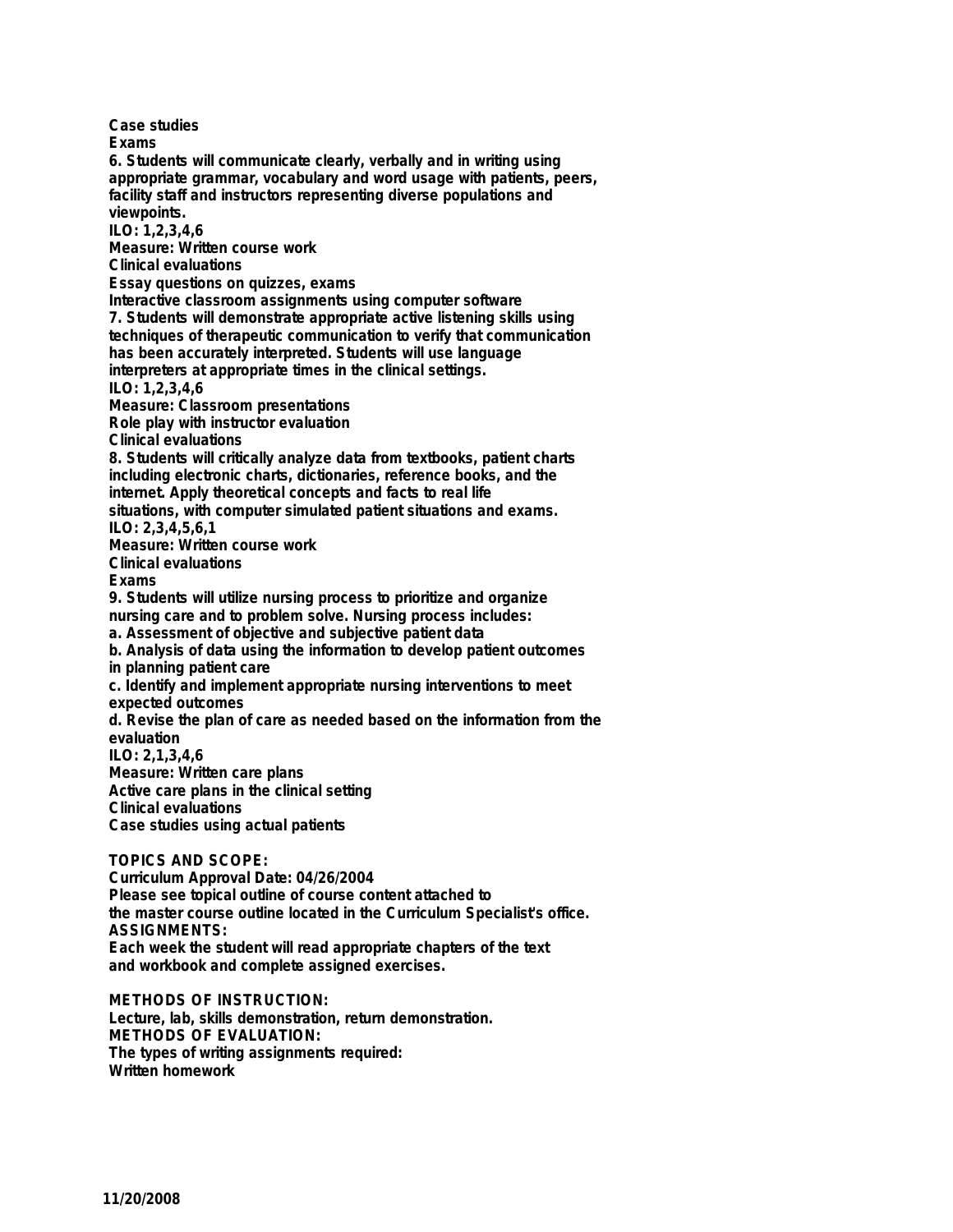**Reading reports Lab reports Essay exams Term papers Other: Classroom presentations, internet assignments The problem-solving assignments required: Homework problems Quizzes Exams Other: Minimum 85% competency level pass/fail only The types of skill demonstrations required: Class performance Performance exams Other: Case studies, computer programs The types of objective examinations used in the course: Multiple choice True/false Matching items Completion Other: Calculations Other category: None The basis for assigning students grades in the course: Writing assignments: Problem-solving demonstrations: 5% - 10% Skill demonstrations: 20% - 80% Objective examinations: 30% - 90% Other methods of evaluation: 0% - 0%**

### **REPRESENTATIVE TEXTBOOKS:**

**TEXTS: Curren & Munday, ^uDimensional Analysis for Meds^s, Thomson/Delmar, 2nd Edition, 2001. Lilley/Aucker, ^uPharmacology and the Nursing Process^s, Mosby, 3rd Edition, 2003. McKinny, et al, ^uMaternal-Child Nursing^s, Saunders, 2004. Linton, Matteson, & Maebius, ^uIntroductory Nursing Care of Adults^s, Mosby, 2000. BVN Nurse Practice Act. (Order form included in Packet.) Reading level of text: 17th grade level. Verified by: K. Bedell Other Materials Required to be Purchased by the Student: Malpractice insurance, uniforms, licensure fees. SUPPLEMENTAL DATA: Basic Skills: Classification: I**

**Noncredit Category: Y Cooperative Education: Program Status: 1 Program Applicable Special Class Status: N CAN: CAN Sequence: CSU Crosswalk Course Department: CSU Crosswalk Course Number: Prior to College Level: Y**